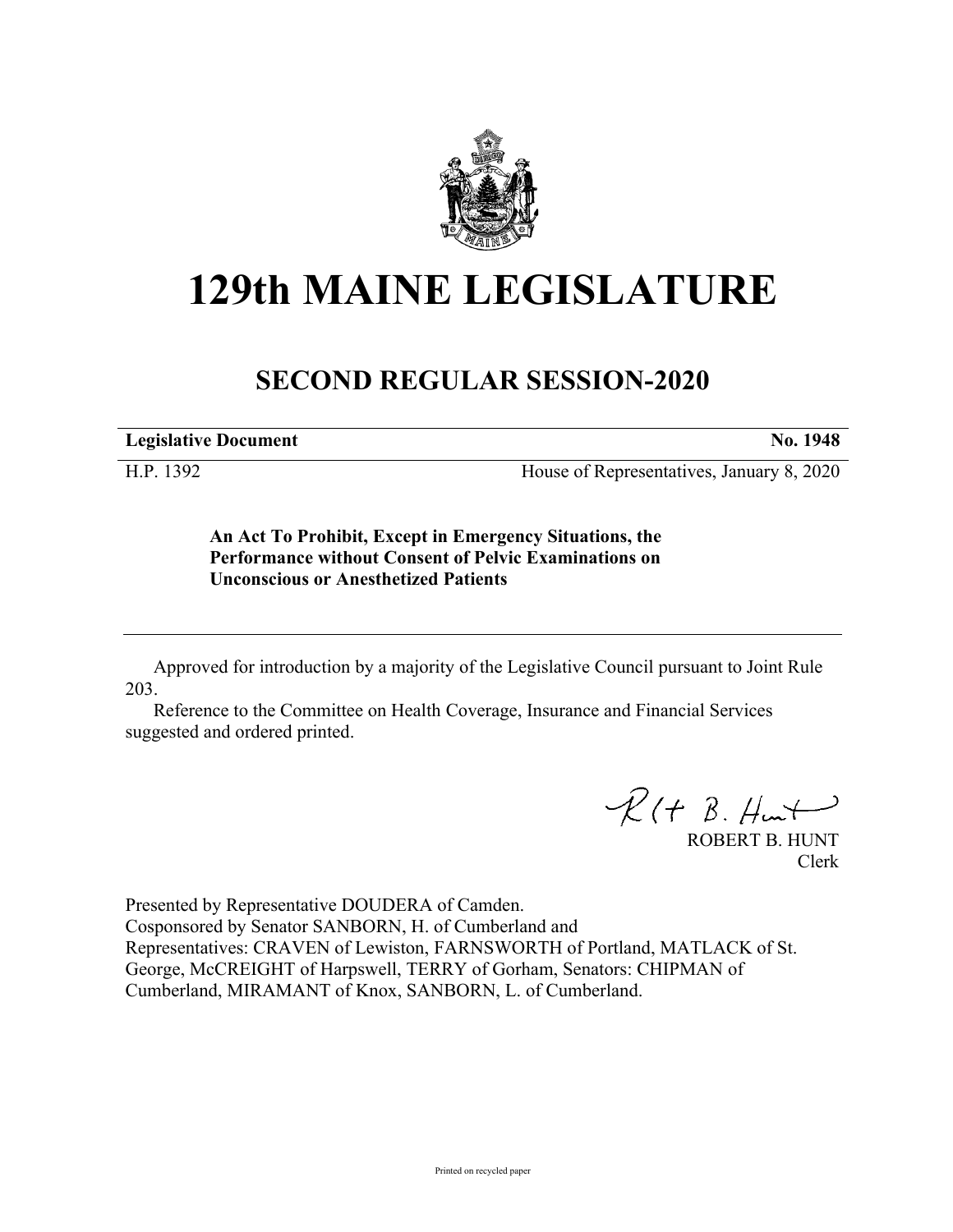| 1      | Be it enacted by the People of the State of Maine as follows:                                                                                                      |
|--------|--------------------------------------------------------------------------------------------------------------------------------------------------------------------|
| 2      | Sec. 1. 32 MRSA §2600-G is enacted to read:                                                                                                                        |
| 3      | §2600-G. Informed consent for pelvic examination on anesthetized or unconscious                                                                                    |
| 4      | patient                                                                                                                                                            |
| 5      | An individual licensed under this chapter may not perform a pelvic examination or                                                                                  |
| 6      | supervise a pelvic examination performed by an individual practicing under the                                                                                     |
| 7<br>8 | supervision of the licensee on an anesthetized or unconscious patient without first<br>obtaining the patient's informed consent to the pelvic examination, unless: |
| 9      | 1. Scope of procedure or examination. The performance of a pelvic examination is                                                                                   |
| 10     | within the scope of the surgical procedure or diagnostic examination to be performed on                                                                            |
| 11     | the patient for which informed consent has otherwise been obtained;                                                                                                |
| 12     | 2. Unconscious patient; diagnostic purposes and medically necessary. In the                                                                                        |
| 13     | case of an unconscious patient, the pelvic examination is required for diagnostic purposes                                                                         |
| 14     | and is medically necessary; or                                                                                                                                     |
| 15     | 3. Examination on unconscious alleged victim of sexual assault. The licensee is                                                                                    |
| 16     | authorized to perform the pelvic examination pursuant to Title 24, section 2986,                                                                                   |
| 17     | subsection 5.                                                                                                                                                      |
| 18     | Sec. 2. 32 MRSA §3300-J is enacted to read:                                                                                                                        |
| 19     | §3300-J. Informed consent for pelvic examination on anesthetized or unconscious                                                                                    |
| 20     | patient                                                                                                                                                            |
| 21     | An individual licensed under this chapter may not perform a pelvic examination or                                                                                  |
| 22     | supervise a pelvic examination performed by an individual practicing under the                                                                                     |
| 23     | supervision of the licensee on an anesthetized or unconscious patient without first                                                                                |
| 24     | obtaining the patient's informed consent to the pelvic examination, unless:                                                                                        |
| 25     | 1. Scope of procedure or examination. The performance of a pelvic examination is                                                                                   |
| 26     | within the scope of the surgical procedure or diagnostic examination to be performed on                                                                            |
| 27     | the patient for which informed consent has otherwise been obtained;                                                                                                |
| 28     | 2. Unconscious patient; diagnostic purposes and medically necessary. In the                                                                                        |
| 29     | case of an unconscious patient, the pelvic examination is required for diagnostic purposes                                                                         |
| 30     | and is medically necessary; or                                                                                                                                     |
| 31     | 3. Examination on unconscious alleged victim of sexual assault. The licensee is                                                                                    |
| 32     | authorized to perform the pelvic examination pursuant to Title 24, section 2986,                                                                                   |
| 33     | subsection 5.                                                                                                                                                      |